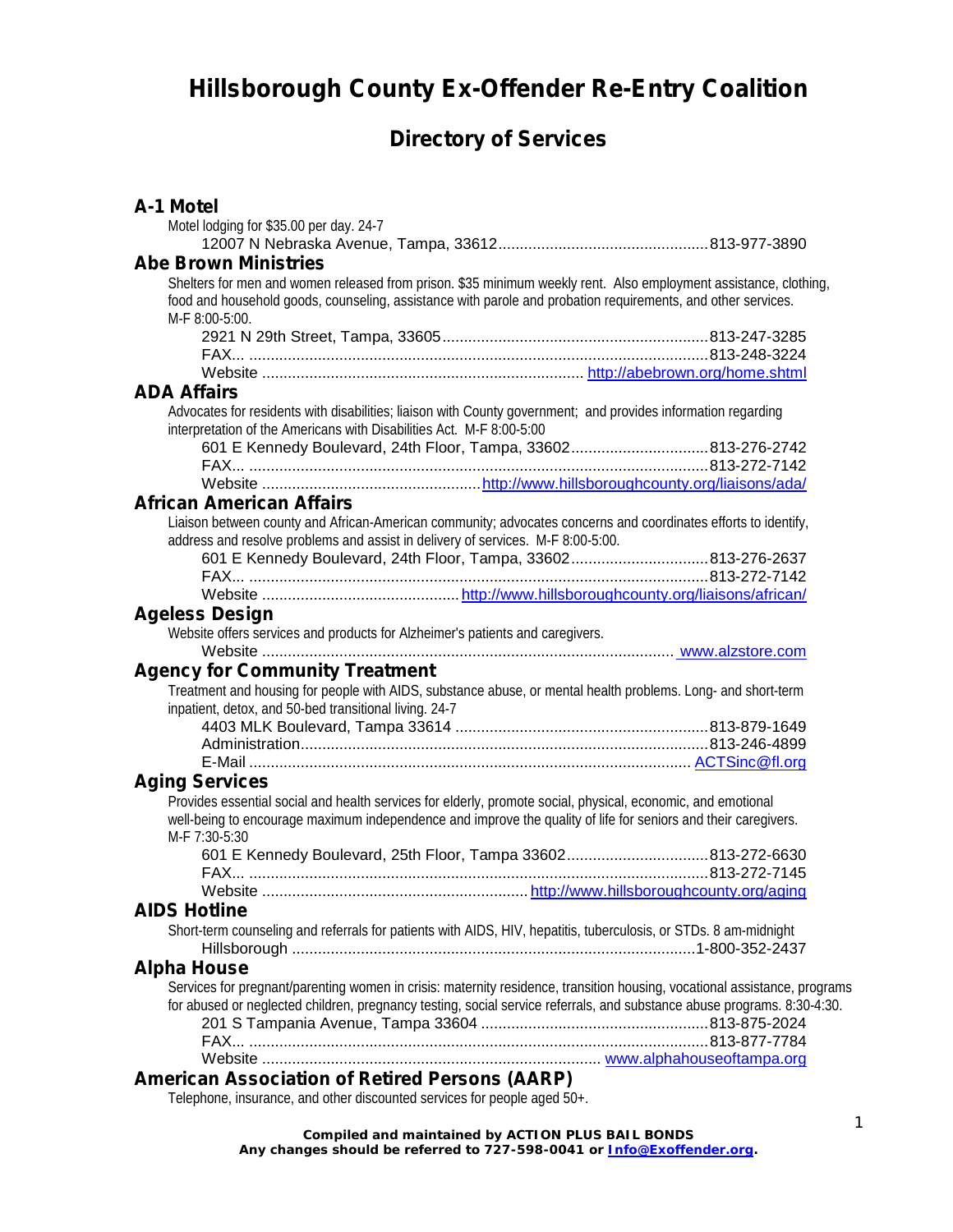| <b>American Red Cross</b>                                                                                                                                                                                         |  |
|-------------------------------------------------------------------------------------------------------------------------------------------------------------------------------------------------------------------|--|
| Offers health and safety education, nursing assistant classes, emergency disaster services, transportation to medical<br>appointments, and social service referrals. M-F 8:30-4:30.                               |  |
|                                                                                                                                                                                                                   |  |
|                                                                                                                                                                                                                   |  |
|                                                                                                                                                                                                                   |  |
|                                                                                                                                                                                                                   |  |
|                                                                                                                                                                                                                   |  |
| <b>American Red Cross Angel Wings</b>                                                                                                                                                                             |  |
| Free transportation to and from medical appointments for clients in the 336 zip code. Appointments start at 9:30<br>and must be over by noon. Schedule 1-2 weeks in advance. Not income restricted. M-F 8:30-4:30 |  |
|                                                                                                                                                                                                                   |  |
| Website http://www.redcrosstbc.org/Red_Cross_Angels/red_cross_angels.html                                                                                                                                         |  |
|                                                                                                                                                                                                                   |  |
| <b>America's Second Harvest of Tampa Bay</b>                                                                                                                                                                      |  |
| Oversees other food banks and meal services. Provides referrals to Hillsborough food pantries. M-F 7:30-4:00                                                                                                      |  |
|                                                                                                                                                                                                                   |  |
|                                                                                                                                                                                                                   |  |
|                                                                                                                                                                                                                   |  |
| <b>Antigua Motel</b>                                                                                                                                                                                              |  |
| Rooms for \$30 per night or \$185 per week. 24-7                                                                                                                                                                  |  |
|                                                                                                                                                                                                                   |  |
| <b>Apartments.com</b>                                                                                                                                                                                             |  |
| Register at website for available apartments.                                                                                                                                                                     |  |
|                                                                                                                                                                                                                   |  |
| <b>Asian American Affairs</b>                                                                                                                                                                                     |  |
| Advocate for the Asian community. Coordinates efforts to identify, address and resolve problems. M-F 8:00-5:00.                                                                                                   |  |
| 601 E Kennedy Boulevard, 24th Floor, Tampa, 33602813-276-8623                                                                                                                                                     |  |
|                                                                                                                                                                                                                   |  |
|                                                                                                                                                                                                                   |  |
| <b>Bay Area Commuter Services</b>                                                                                                                                                                                 |  |
| Carpool matchmakers. M-F 9:00-5:00                                                                                                                                                                                |  |
|                                                                                                                                                                                                                   |  |
|                                                                                                                                                                                                                   |  |
| <b>Bay Area Legal Services</b>                                                                                                                                                                                    |  |
| Nonprofit public interest law firm provides quality civil legal services to individuals and nonprofit community groups                                                                                            |  |
| whose circumstances limit their access to legal assistance. M-F 8:30-5:00                                                                                                                                         |  |
| 829 W Martin Luther King Jr. Boulevard, 2nd Floor, Tampa 33603 813-232-1343                                                                                                                                       |  |
|                                                                                                                                                                                                                   |  |
| <b>Belmont Heights Estates</b>                                                                                                                                                                                    |  |
| Hope VI Housing Community low-income housing. Complete application process and check available units.                                                                                                             |  |
| M-F 9:00-5:00                                                                                                                                                                                                     |  |
|                                                                                                                                                                                                                   |  |
| <b>Camp Knox Motel</b>                                                                                                                                                                                            |  |
| \$38.08-56.00 per night; \$151.20 to 184.80 per week including tax. 24-7.                                                                                                                                         |  |
|                                                                                                                                                                                                                   |  |
| <b>CAPS Program</b>                                                                                                                                                                                               |  |
| Driver's license maintenance, restoration and reinstatement. M-F 8:30-5:00                                                                                                                                        |  |
|                                                                                                                                                                                                                   |  |
|                                                                                                                                                                                                                   |  |
|                                                                                                                                                                                                                   |  |
| <b>Catholic Charities</b>                                                                                                                                                                                         |  |
| Adoption, foster care, counseling, immigration, pregnancy plus and social service referrals. M-F 8:00-5:00                                                                                                        |  |
|                                                                                                                                                                                                                   |  |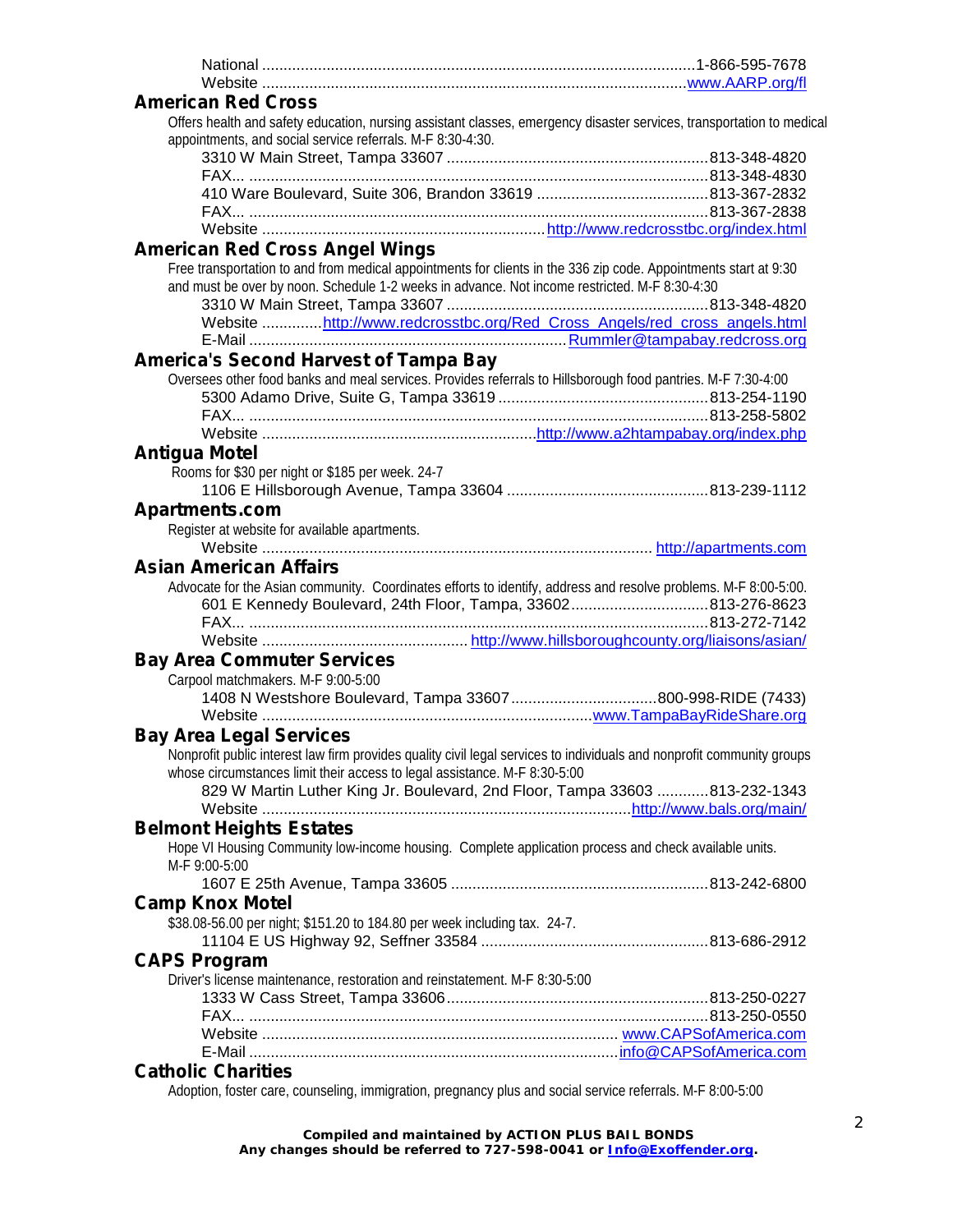| <b>CDC National STD Hotline</b>                                                                                                               |  |
|-----------------------------------------------------------------------------------------------------------------------------------------------|--|
| Registry of testing sites for HIV and other communicable diseases. 24-7                                                                       |  |
|                                                                                                                                               |  |
|                                                                                                                                               |  |
| <b>Children's Services, Hillsborough County Department of</b>                                                                                 |  |
| Manages residential and non-residential services for at-risk children and parents, emotionally handicapped youth, and                         |  |
| runaway and ungovernable children and families including day care, residential treatment, counseling, and emergency<br>shelter. M-F 8:00-5:00 |  |
|                                                                                                                                               |  |
|                                                                                                                                               |  |
| <b>Christian Counseling Center</b>                                                                                                            |  |
| Individual and group counseling. M-F 10:00-8:00                                                                                               |  |
|                                                                                                                                               |  |
|                                                                                                                                               |  |
|                                                                                                                                               |  |
| <b>Christian Social Services</b>                                                                                                              |  |
| Food and other emergency assistance. Bring SS card for all household members, proof of residency and                                          |  |
| documentation of emergency. Also has thrift store. M-F 9:00-4:00                                                                              |  |
|                                                                                                                                               |  |
|                                                                                                                                               |  |
| <b>Christlike Ministry</b>                                                                                                                    |  |
| 40-room men's shelter for homeless or substance abusers. No sex offenders. 40-day step-down program.                                          |  |
| Check in 5:30-7:30 pm. 3 meals daily. Christ-centered, Bible-oriented. 9-5 every day                                                          |  |
|                                                                                                                                               |  |
|                                                                                                                                               |  |
|                                                                                                                                               |  |
| <b>Citizens' Action Center Information and Referrals</b>                                                                                      |  |
| Information line to help citizens access county and other government services.                                                                |  |
|                                                                                                                                               |  |
|                                                                                                                                               |  |
| <b>Clifford Hill Community Outreach</b>                                                                                                       |  |
| Shelter with meals for adults. Available to ex-offenders, including sex offenders. Emergency clothing referral. 24-7                          |  |
|                                                                                                                                               |  |
|                                                                                                                                               |  |
|                                                                                                                                               |  |
| <b>Columbia Motel</b>                                                                                                                         |  |
| Motel rooms for working people. Single daily rate \$40; double \$45; weekly \$210. M-F 9-5                                                    |  |
|                                                                                                                                               |  |
| <b>Corporation to Develop Communities of Tampa, Inc</b>                                                                                       |  |
| Employability skills training and job placement. Financial literacy and Home Buyer Education to lead to affordable housing.                   |  |
| Small business classes and technical assistance.                                                                                              |  |
|                                                                                                                                               |  |
|                                                                                                                                               |  |
| <b>Criminal Justice Forum WTAN 1340 AM</b>                                                                                                    |  |
| Has knowledge of housing for inmates, SOD and mental health inmates, and re-entry initiative                                                  |  |
|                                                                                                                                               |  |
|                                                                                                                                               |  |
|                                                                                                                                               |  |
|                                                                                                                                               |  |
|                                                                                                                                               |  |
| <b>Crossover for Women</b>                                                                                                                    |  |
|                                                                                                                                               |  |
| 18-month, Christ-centered women's residential program for substance abuse.                                                                    |  |
|                                                                                                                                               |  |
|                                                                                                                                               |  |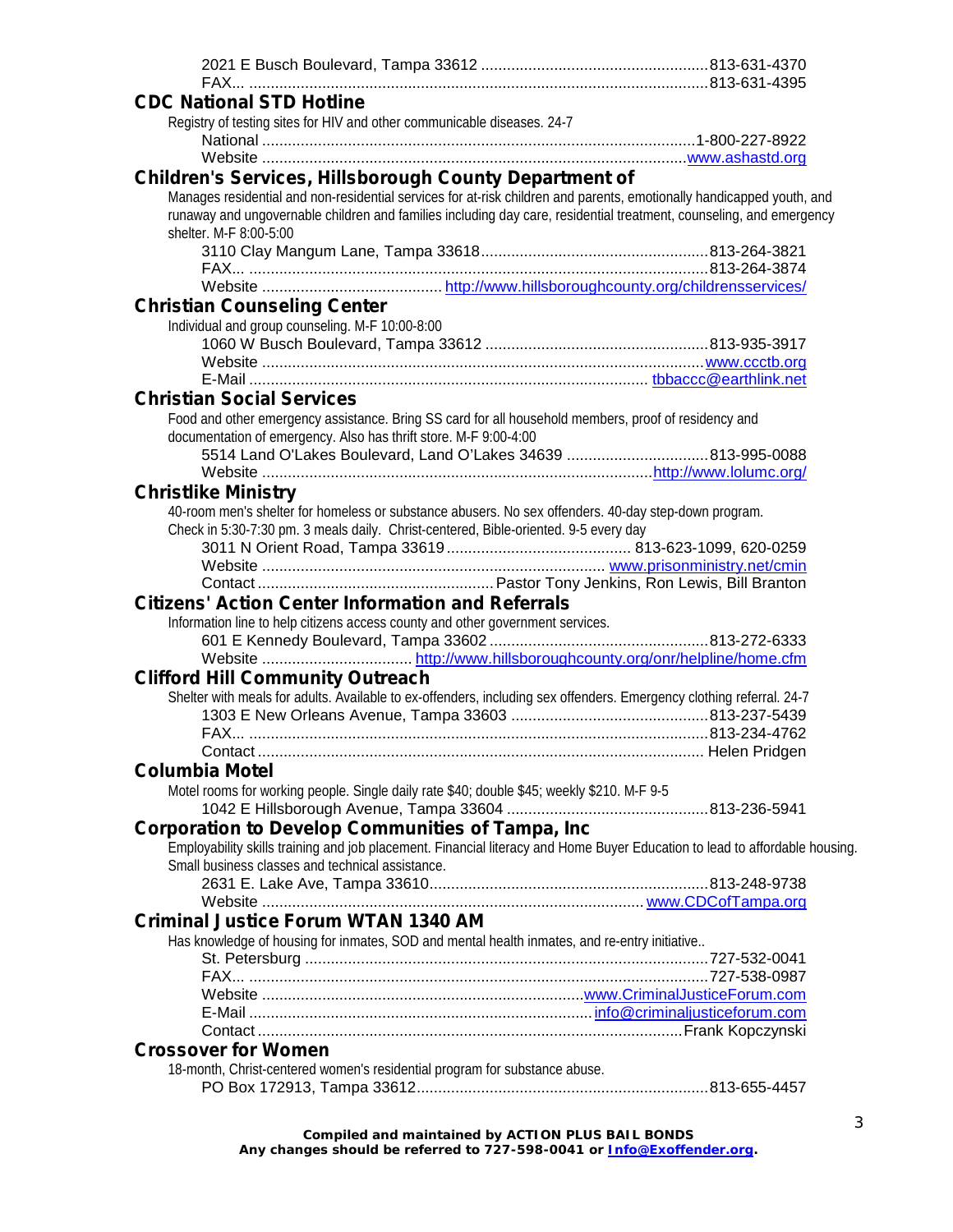| <b>Department of Children and Families</b>                                                                           |  |
|----------------------------------------------------------------------------------------------------------------------|--|
| Main office to qualify and receive food stamps, Medicaid, and AFDC assistance. Very busy phone.                      |  |
| Keep calling. M-F 8-5                                                                                                |  |
|                                                                                                                      |  |
| 201-14th Avenue SE (Ruskin Neighborhood Service Center), Ruskin 33570813-671-5050                                    |  |
|                                                                                                                      |  |
| Department of Highway Safety & Motor Vehicles Driver License Offices                                                 |  |
| Issues driver licenses and ID cards.                                                                                 |  |
|                                                                                                                      |  |
| 2211 N Falkenburg Road, Brandon 33619                                                                                |  |
|                                                                                                                      |  |
| 10137 East Adamo Drive, Suite 800A                                                                                   |  |
|                                                                                                                      |  |
| 2814 E Hillsborough Avenue, Tampa 33610                                                                              |  |
|                                                                                                                      |  |
| 4100 W Martin Luther King Jr. Boulevard, Tampa 33614                                                                 |  |
|                                                                                                                      |  |
| 6283 W Waters Avenue, Tampa 33634                                                                                    |  |
|                                                                                                                      |  |
| <b>Downtown Health Center, HCHD</b>                                                                                  |  |
| Health services include adult and child healthcare, immunizations, family planning, maternity, and pharmacy.         |  |
| M-F 7:30-5:00                                                                                                        |  |
|                                                                                                                      |  |
|                                                                                                                      |  |
| <b>Dress for Success Tampa Bay</b>                                                                                   |  |
| Provides interview suits and career development services. 24-hour voicemail                                          |  |
| 1705 N Howard Avenue, Tampa 33607 813-259-1876, 813-220-0868                                                         |  |
|                                                                                                                      |  |
| Website  http://dressforsuccess.org/where we are/affiliate.asp?sisid=69&pageid=1                                     |  |
|                                                                                                                      |  |
|                                                                                                                      |  |
| <b>Drug Abuse Comprehensive Coordinating Office (DACCO)</b>                                                          |  |
|                                                                                                                      |  |
| CARF Accredited, non-profit drug treatment and prevention agency. Services include residential treatment, aftercare, |  |
| adult intervention, children's and adult outpatient services and case management, day-night services, methadone,     |  |
| and supportive services.                                                                                             |  |
| 1920 E Hillsborough Avenue, Suite 200, Tampa 33610813-231-1340                                                       |  |
|                                                                                                                      |  |
|                                                                                                                      |  |
| <b>Dutch Motel</b>                                                                                                   |  |
| \$40 daily room rate. M-F 9-5.                                                                                       |  |
|                                                                                                                      |  |
| <b>East Lake Inn</b>                                                                                                 |  |
| Single \$42; double \$52. 24-7                                                                                       |  |
|                                                                                                                      |  |
| <b>East Tampa Mobile Home Rentals</b>                                                                                |  |
| 1-2-3 bedroom mobile homes. \$125-175 per week. M-F 9-5                                                              |  |
|                                                                                                                      |  |
| Electric Low Income Energy Assistance Program (LIHEAP)                                                               |  |
| Assistance on electric bill for low-income clients                                                                   |  |
|                                                                                                                      |  |
|                                                                                                                      |  |
| <b>Employability Workshops</b>                                                                                       |  |
| Located in University Neighborhood Center. Assists clients with job training, education, and job referrals. M-F 8-5  |  |
|                                                                                                                      |  |
|                                                                                                                      |  |
| <b>Employment Opportunity Program</b>                                                                                |  |
| Employment assistance for ex-offenders and non-offenders. By appointment only. 24-hour voicemail                     |  |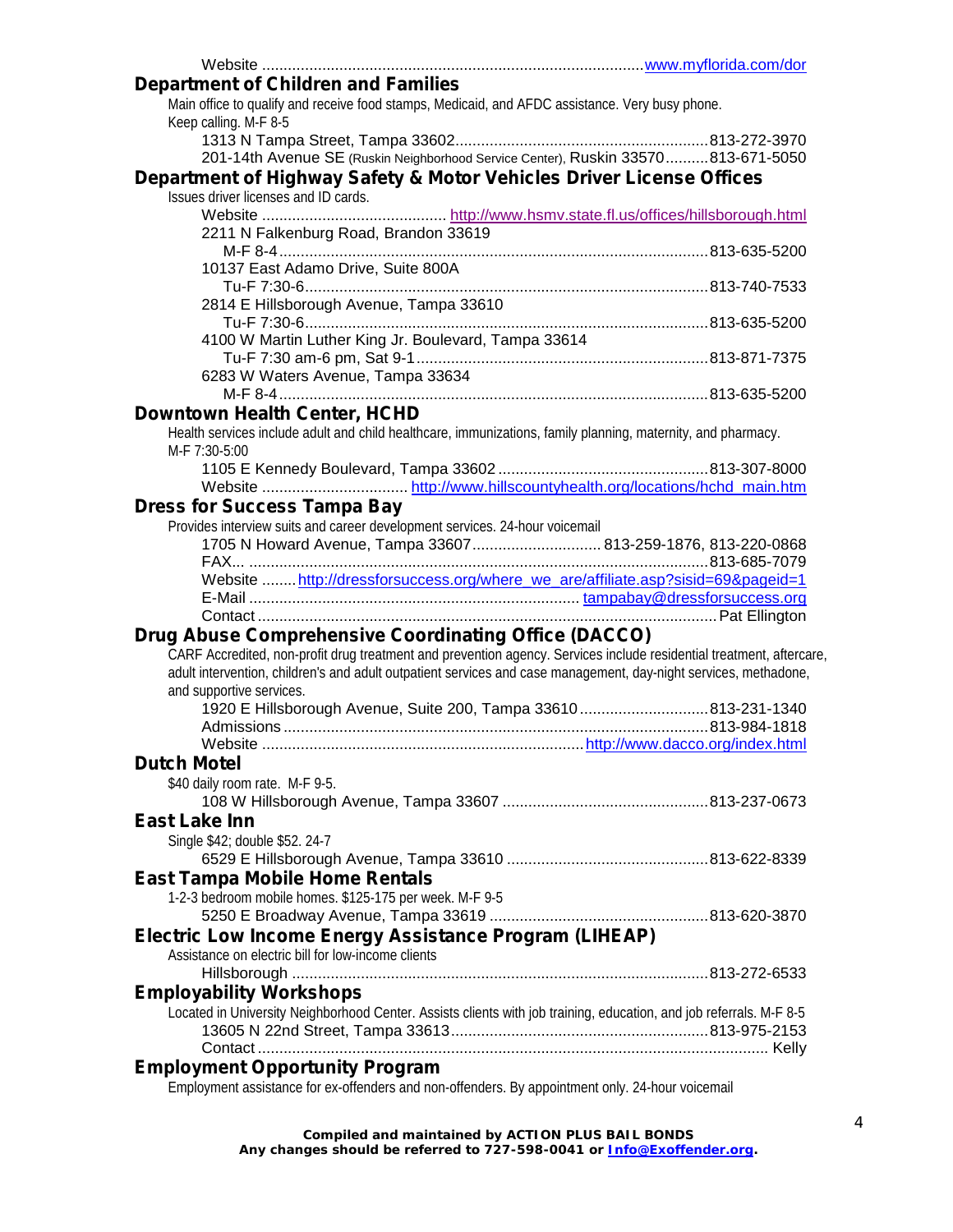| <b>Epilepsy Foundation Hotline</b>                                                                                    |  |
|-----------------------------------------------------------------------------------------------------------------------|--|
| Information and services for epilepsy patients. M-Th 9-5, F 9-3                                                       |  |
|                                                                                                                       |  |
|                                                                                                                       |  |
|                                                                                                                       |  |
| <b>Escondido Palms</b>                                                                                                |  |
| Assisted living facility (ALF). 24-7                                                                                  |  |
|                                                                                                                       |  |
| <b>Family Development and Project Opportunity</b>                                                                     |  |
| Services for families in need of long term intervention include case management, educational and vocational training, |  |
| employment counseling, and clothing and uniform assistance. In Neighborhood Service Centers. M-F 7-5                  |  |
|                                                                                                                       |  |
|                                                                                                                       |  |
|                                                                                                                       |  |
|                                                                                                                       |  |
|                                                                                                                       |  |
|                                                                                                                       |  |
|                                                                                                                       |  |
|                                                                                                                       |  |
|                                                                                                                       |  |
| <b>Family Resource Center</b>                                                                                         |  |
| Counseling services. M-F 9-5                                                                                          |  |
|                                                                                                                       |  |
|                                                                                                                       |  |
| <b>Family Support Services Travelers' Aid</b>                                                                         |  |
|                                                                                                                       |  |
| Emergency assistance for mortgage, electric, water, and rent. Emergency discounted Greyhound                          |  |
| Bus fares. M, Tu, Fr 8-12, 1-5; W 1-5; Th 8-12                                                                        |  |
|                                                                                                                       |  |
| <b>Feel at Home</b>                                                                                                   |  |
| Assisted living facility (ALF).                                                                                       |  |
|                                                                                                                       |  |
| <b>First Baptist Church of College Hill</b>                                                                           |  |
| Legal Services 2nd and 4th Sat 10-noon; Notary 10-1. No appointment necessary.                                        |  |
|                                                                                                                       |  |
|                                                                                                                       |  |
|                                                                                                                       |  |
|                                                                                                                       |  |
|                                                                                                                       |  |
| Floyd 'Doc' Kelton Health Center, HCHD                                                                                |  |
| Health services include child health, child immunizations (8-4), family planning, maternity, and WIC (8-5).           |  |
| Walk-ins should call ahead after 2:30 every day, on the 1st and 3rd Wednesday afternoons, and all day on              |  |
| the 4th Tuesday. Clinic open 8-5; phones answered 24-7                                                                |  |
|                                                                                                                       |  |
|                                                                                                                       |  |
|                                                                                                                       |  |
| <b>Francis House</b>                                                                                                  |  |
| Support center for HIV-infected or -affected men, women and children. Services include counseling, recreation,        |  |
| childcare and after-school program, and adult respite. M-F 8-6.                                                       |  |
|                                                                                                                       |  |
|                                                                                                                       |  |
| <b>GED Classes</b>                                                                                                    |  |
| Located inside Plant City Neighborhood Service Center. M-F 7-5                                                        |  |
|                                                                                                                       |  |
| Located inside University City Neighborhood Service Center. M-F 8-5                                                   |  |
|                                                                                                                       |  |
|                                                                                                                       |  |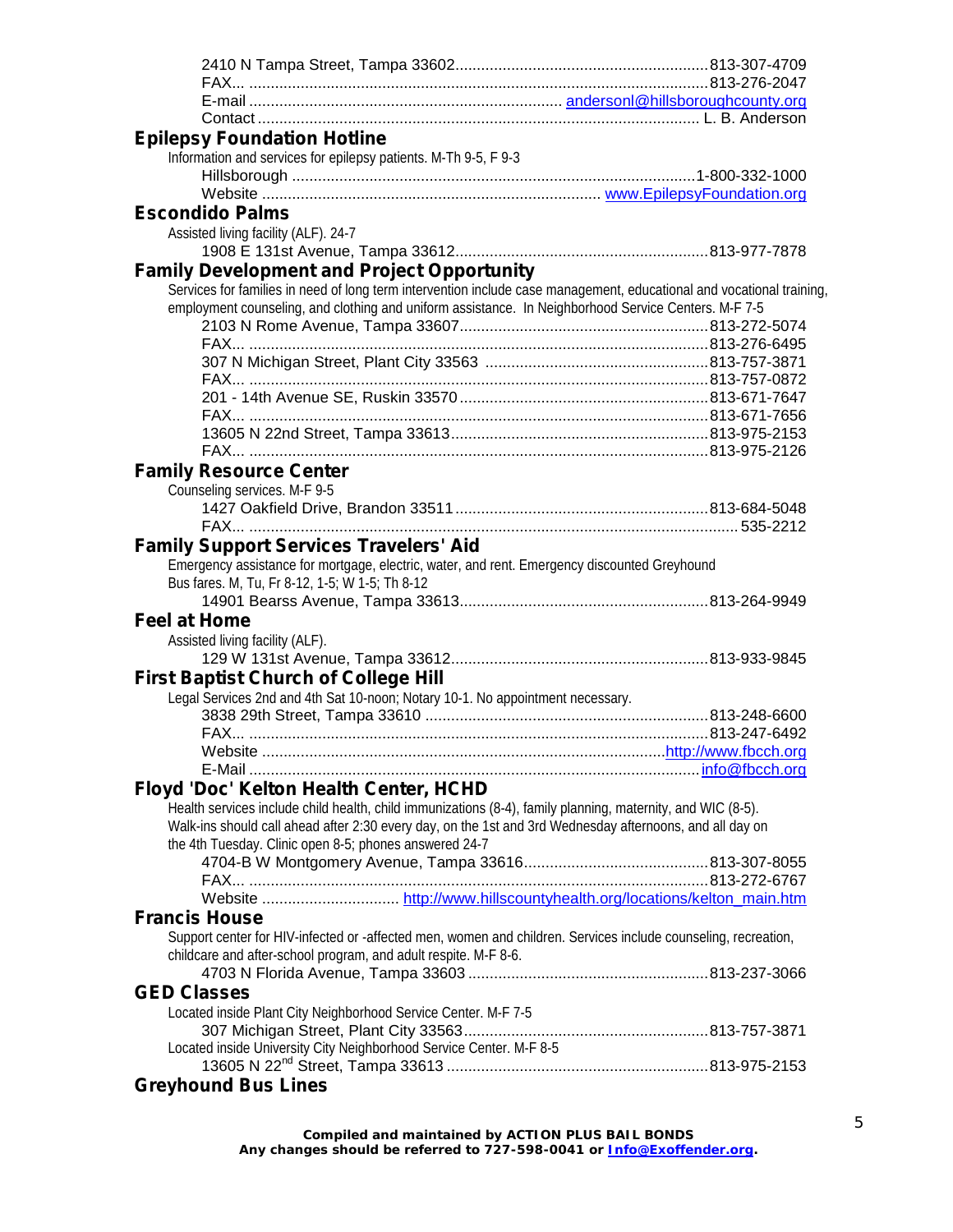| Commercial bus transportation inter- and intra-state. 5 am - Midnight                                                                                                                              |  |
|----------------------------------------------------------------------------------------------------------------------------------------------------------------------------------------------------|--|
|                                                                                                                                                                                                    |  |
| <b>HARTaccess</b>                                                                                                                                                                                  |  |
| Door-to-door van service for disabled people who cannot use HARTline busses. Nominal fee. M-F 8-5                                                                                                  |  |
|                                                                                                                                                                                                    |  |
|                                                                                                                                                                                                    |  |
| <b>HARTflex</b>                                                                                                                                                                                    |  |
| Flexible bus schedules for people unable to get to bus stop. Route is designed into neighbors within 3/4 mile                                                                                      |  |
| of scheduled route. Additional fee.                                                                                                                                                                |  |
|                                                                                                                                                                                                    |  |
|                                                                                                                                                                                                    |  |
|                                                                                                                                                                                                    |  |
| <b>HARTLINE</b>                                                                                                                                                                                    |  |
| Offers senior permits (over 65, need Florida ID, cost \$2 fee for 5 years); Youth permit (5-17, need                                                                                               |  |
| birth certificate); Medical permit for Medicare recipients (need Florida ID, \$2 for 2 years), and bike on                                                                                         |  |
| bus permits (minimum 8 years, \$2 fee). M-F 8-5                                                                                                                                                    |  |
|                                                                                                                                                                                                    |  |
|                                                                                                                                                                                                    |  |
|                                                                                                                                                                                                    |  |
| <b>Hayes Motel</b>                                                                                                                                                                                 |  |
| Rental by the week \$170.00.                                                                                                                                                                       |  |
|                                                                                                                                                                                                    |  |
| <b>Healthy Start</b>                                                                                                                                                                               |  |
| Free and voluntary home visiting program to improve birth outcomes. Must meet Healthy Start risk criteria                                                                                          |  |
| for services. Part of County Health Department. M-F 8-5                                                                                                                                            |  |
|                                                                                                                                                                                                    |  |
|                                                                                                                                                                                                    |  |
| Website http://www.hillscountyhealth.org/healthy start/healthy start.htm                                                                                                                           |  |
| <b>Hillsborough County Cooperative Extension Service</b>                                                                                                                                           |  |
|                                                                                                                                                                                                    |  |
|                                                                                                                                                                                                    |  |
| Provides information and education in family and consumer services, horticulture, and agriculture.<br>Master Gardener Program and Expanded Rood and Nutrition Education program for limited income |  |
| families. M-F 8-5                                                                                                                                                                                  |  |
|                                                                                                                                                                                                    |  |
|                                                                                                                                                                                                    |  |
|                                                                                                                                                                                                    |  |
| <b>Hillsborough County Health &amp; Social Services</b>                                                                                                                                            |  |
| Outpatient primary medical and pharmacy services. Please call first. Doctors not always present.                                                                                                   |  |
| 8:30 am-5:00 pm Monday & Wednesday, 8:30 am -7:00 pm Tuesday & Thursday, and 8:30 am-                                                                                                              |  |
| 12:30 pm Friday.                                                                                                                                                                                   |  |
|                                                                                                                                                                                                    |  |
|                                                                                                                                                                                                    |  |
|                                                                                                                                                                                                    |  |
| <b>Hillsborough County Health Care Services</b>                                                                                                                                                    |  |
| Health care network with primary care, diagnostic, hospital, drugs, vision, dental, home health and other                                                                                          |  |
| medically necessary services for clients below federal poverty level, clients without insurance and Medicare                                                                                       |  |
| recipients below poverty level. M-F 8-5                                                                                                                                                            |  |
| 601 E Kennedy Boulevard, 24th Floor, Tampa 33602813-272-5040                                                                                                                                       |  |
|                                                                                                                                                                                                    |  |
|                                                                                                                                                                                                    |  |
| Hillsborough County Health Department STD, HIV and AIDS Services                                                                                                                                   |  |
| Education, testing, prevention, and treatment referrals for sexually transmitted diseases. M-F 8-5                                                                                                 |  |
|                                                                                                                                                                                                    |  |
|                                                                                                                                                                                                    |  |
| <b>Hillsborough County Homeless Recovery Services</b>                                                                                                                                              |  |
| Services for homeless clients include screening, triage, and social service referrals. M-F 8-5                                                                                                     |  |
| New clients 8:00 am                                                                                                                                                                                |  |
|                                                                                                                                                                                                    |  |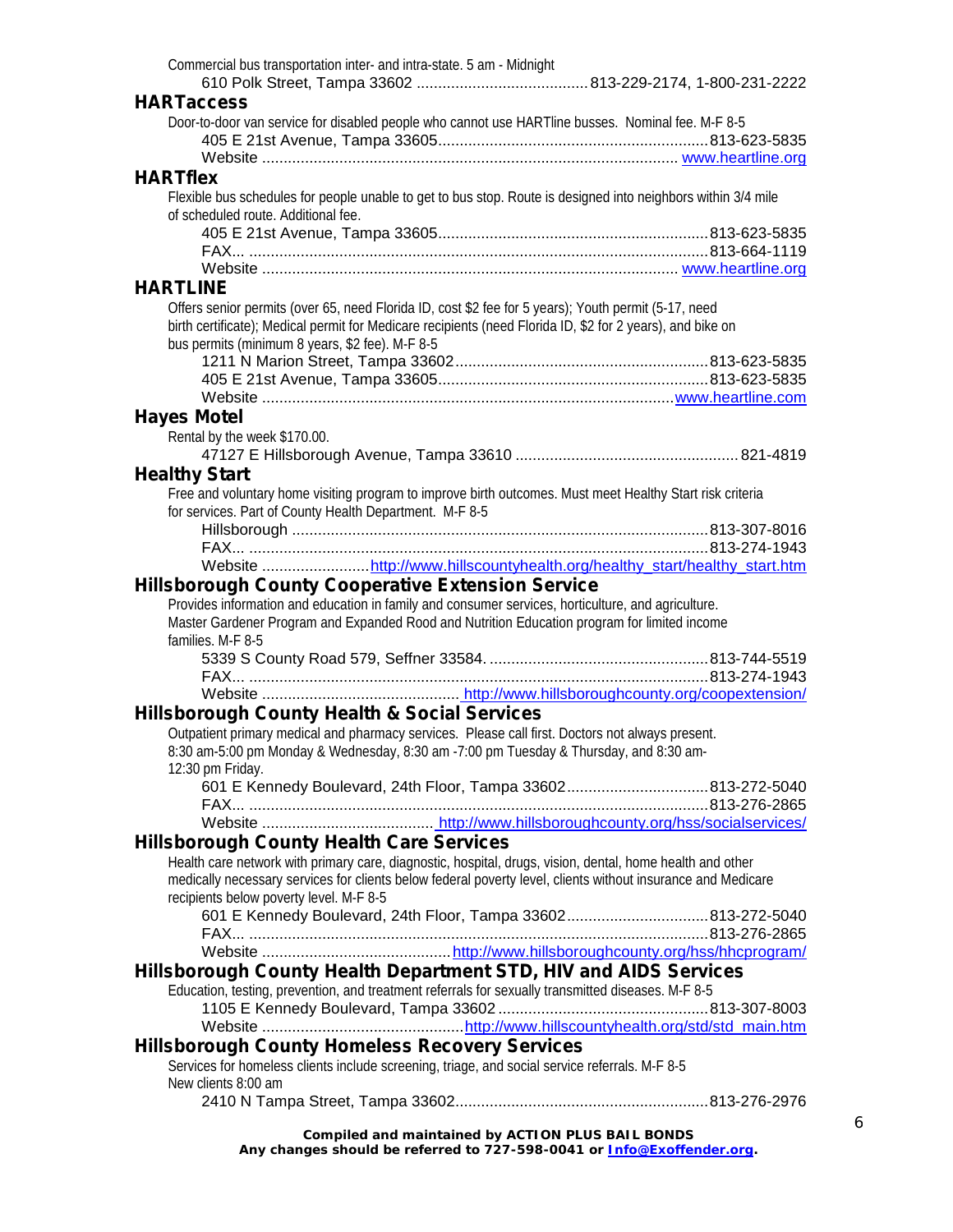| <b>Hillsborough County Sheriff's Office</b>                                                                         |  |
|---------------------------------------------------------------------------------------------------------------------|--|
| ID available at Criminal Registration Unit when released. M-F 8-5                                                   |  |
|                                                                                                                     |  |
| <b>Hillsborough Ex-Offender Re-Entry Network</b>                                                                    |  |
| Assists ex-offenders with job placement and social service referrals.                                               |  |
|                                                                                                                     |  |
|                                                                                                                     |  |
| <b>Hillsborough House of Hope</b>                                                                                   |  |
| Christian 3-person residential program serving women coming from the Hillsborough County jail system. 24-7          |  |
|                                                                                                                     |  |
|                                                                                                                     |  |
|                                                                                                                     |  |
| <b>Homeless Coalition of Hillsborough County</b>                                                                    |  |
| Homeless advocacy services and social service referrals. M-F 8:30-5.                                                |  |
|                                                                                                                     |  |
|                                                                                                                     |  |
|                                                                                                                     |  |
|                                                                                                                     |  |
| Homes For Hillsborough, Inc.                                                                                        |  |
| Self-help home ownership, sweat equity, and home ownership counseling. M-F 8:00-5:30                                |  |
|                                                                                                                     |  |
| Website  http://www.hud.gov/local/fl/homeownership/programs/countylist06.cfm                                        |  |
| <b>Hope House</b>                                                                                                   |  |
| 18-bed recovery residence for men. Min/ 6 month, very structured program. Must be evaluated by detox facility.      |  |
| 12-step program and group activities, church, and household chores required. GED classes. \$300 monthly.            |  |
| No capital crimes or sex offenders. 24-7.                                                                           |  |
|                                                                                                                     |  |
|                                                                                                                     |  |
|                                                                                                                     |  |
| <b>Housing and Community Code Enforcement</b>                                                                       |  |
| First time home buyer programs and housing rehab funds. M-F 9-4                                                     |  |
|                                                                                                                     |  |
| Website                                                                                                             |  |
| <b>Housing Authority of the City of Tampa</b>                                                                       |  |
| Manages public housing communities and other subsidized programs. Online application process. Check                 |  |
| http://www.thafl.com/available.html\ for available units. M-F 8-5                                                   |  |
|                                                                                                                     |  |
|                                                                                                                     |  |
| <b>Hunger Hotline</b>                                                                                               |  |
| Referrals to 2000 Florida agencies offering assistance programs including hot meals and shelter, canned goods       |  |
| and commodities, clothing, furniture, and rent and utility assistance. Project of Florida Association for Community |  |
| Action (FACA). M-F 8-5.                                                                                             |  |
|                                                                                                                     |  |
|                                                                                                                     |  |
| <b>Joyce Ely Health Center, HCHD</b>                                                                                |  |
| Health services include child health, child immunizations (8-4), family planning, maternity, and WIC. Walk-ins      |  |
| should call ahead after 2:30 every day, on the 1st and 3rd Wednesday afternoons, and all day on the 4th Tuesday.    |  |
| M-F 8-5. Phone answered 24 hours.                                                                                   |  |
|                                                                                                                     |  |
|                                                                                                                     |  |
|                                                                                                                     |  |
| <b>Kids Café</b>                                                                                                    |  |
| Serves hot meals to children, ages 5-12 years, after school and all year. 10 locations, mostly at Boys' and Girls'  |  |
| Clubs. Part of America's Second Harvest of Tampa Bay.                                                               |  |
|                                                                                                                     |  |
|                                                                                                                     |  |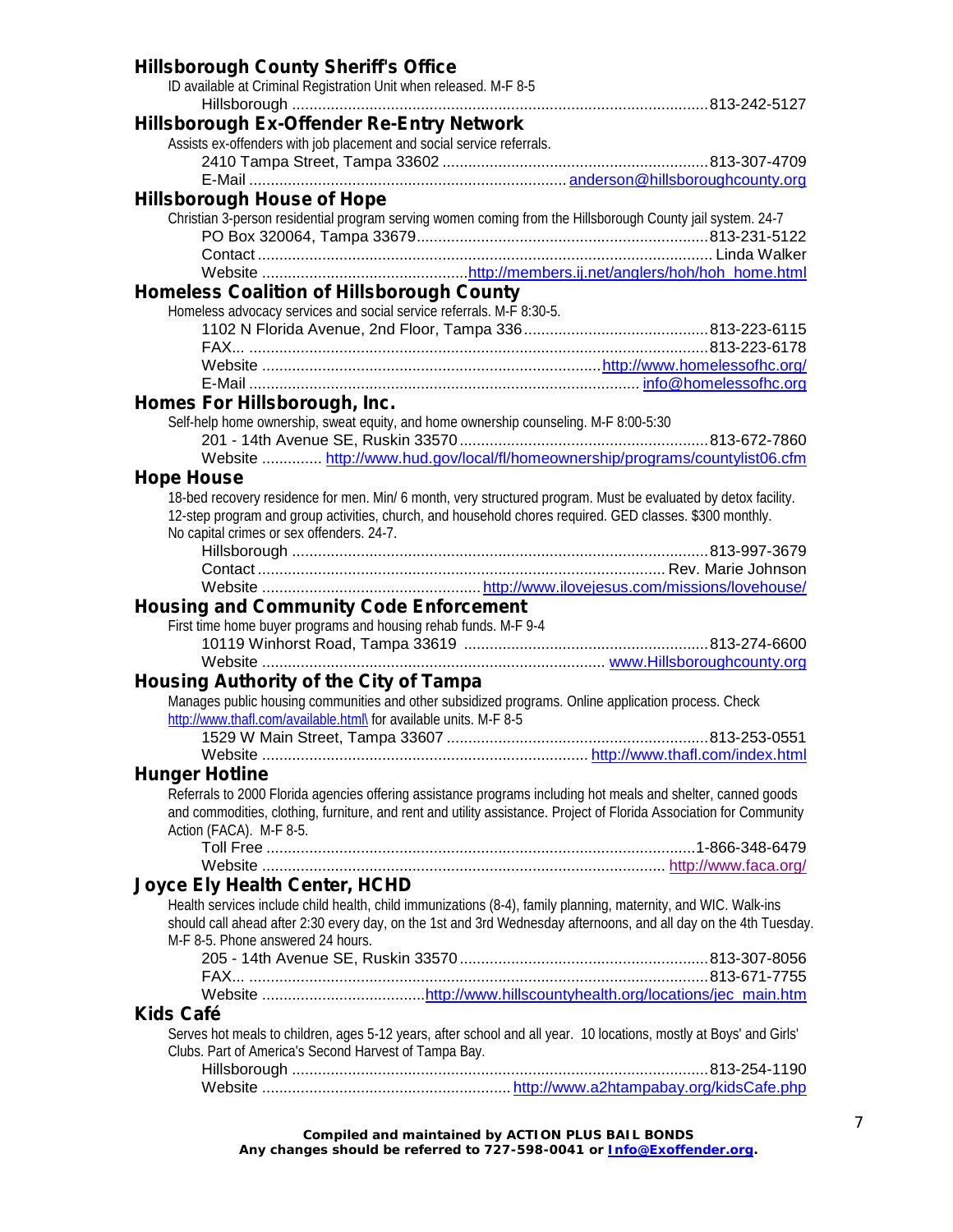## **Lee Davis Neighborhood Center**

| HSS office for 33602, 03, 05, 08, 14, 21, and 33619 (N of Hwy 60) for DCF referrals for housing, job,                                                                                            |  |
|--------------------------------------------------------------------------------------------------------------------------------------------------------------------------------------------------|--|
| financial, medical, and utilities assistance. Other on-site programs include Children's Summer Food<br>Program, Tampa Urban League, and Community Health. M-F 7:30-5:00                          |  |
|                                                                                                                                                                                                  |  |
|                                                                                                                                                                                                  |  |
| Website http://www.hillsboroughcounty.org/hss/services/leedavis.cfm?code=LeeDavis                                                                                                                |  |
| <b>Liberty Manor for Veterans, Inc.</b>                                                                                                                                                          |  |
| Provides affordable, permanent, supported housing to male veterans                                                                                                                               |  |
|                                                                                                                                                                                                  |  |
| <b>Lifetime Cancer Screening</b>                                                                                                                                                                 |  |
| Cancer screening including mammogram. Special programs for low-income individuals. M-F 8-5                                                                                                       |  |
|                                                                                                                                                                                                  |  |
| <b>Lighthouse Gospel Mission Faith House</b>                                                                                                                                                     |  |
| Long term addiction recovery program. M-F 8-5                                                                                                                                                    |  |
|                                                                                                                                                                                                  |  |
|                                                                                                                                                                                                  |  |
| Low Income Energy Assistance Program                                                                                                                                                             |  |
| Energy assistance to households below 150% of the Federal Poverty Guidelines. Also crisis payments are                                                                                           |  |
| available on a limited basis. M-F 7-5.                                                                                                                                                           |  |
|                                                                                                                                                                                                  |  |
|                                                                                                                                                                                                  |  |
| Website  http://www.hillsboroughcounty.org/hss/services/plantcity.cfm?code=PlantCity                                                                                                             |  |
|                                                                                                                                                                                                  |  |
| Website  http://www.hillsboroughcounty.org/hss/services/ruskin.cfm?code=Ruskin                                                                                                                   |  |
|                                                                                                                                                                                                  |  |
|                                                                                                                                                                                                  |  |
| Website  http://www.hillsboroughcounty.org/hss/services/leedavis.cfm?code=LeeDavis                                                                                                               |  |
| <b>Lutheran Church of Our Savior</b>                                                                                                                                                             |  |
| Food pantry for zip codes 33614, 15, 25, 26, 34, and 35. Food bank is open M-W-F 1-3. Photo ID required for                                                                                      |  |
| adults; birth certificate, shot record, or school record for children; and utility bill as proof of residence. M-F 9:00-3:30                                                                     |  |
|                                                                                                                                                                                                  |  |
| <b>Meals on Wheels</b>                                                                                                                                                                           |  |
| African-American heritage promotion, education, and preservation. 24-houir message line                                                                                                          |  |
|                                                                                                                                                                                                  |  |
|                                                                                                                                                                                                  |  |
| Medical and Dental Program of Hillsborough County                                                                                                                                                |  |
| Health care for clients with no insurance. Co-payments based on income. M-F 8-5                                                                                                                  |  |
| 601 E Kennedy Boulevard, 25th Floor, Tampa 33602813-272-5040                                                                                                                                     |  |
|                                                                                                                                                                                                  |  |
| <b>Mental Health Care Crisis Unit</b>                                                                                                                                                            |  |
| Mental health services and homeless outreach provides short term intensive case management; screening<br>evaluation for dually diagnosed referrals; and assistance in housing placement. M-F 9-5 |  |
| 601 E Kennedy Boulevard, 25th Floor, Tampa 33602813-272-5040                                                                                                                                     |  |
|                                                                                                                                                                                                  |  |
| <b>Mercy House of Catholic Charities</b>                                                                                                                                                         |  |
| Transitional housing for women and children with HIV. M-F 8-5.                                                                                                                                   |  |
|                                                                                                                                                                                                  |  |
|                                                                                                                                                                                                  |  |
| <b>Metropolitan Ministries</b>                                                                                                                                                                   |  |
| Residence for 39 families and 14 single women, meal service, emergency food, clothing vouchers and vital services to                                                                             |  |
| homeless and poor including homeless prevention, recovery and sobriety, education, employment, career and skill                                                                                  |  |
| assessment, and child care. Thrift store redeems clients' vouchers for clothing and household goods. Sells at low prices.                                                                        |  |
|                                                                                                                                                                                                  |  |
|                                                                                                                                                                                                  |  |
|                                                                                                                                                                                                  |  |
|                                                                                                                                                                                                  |  |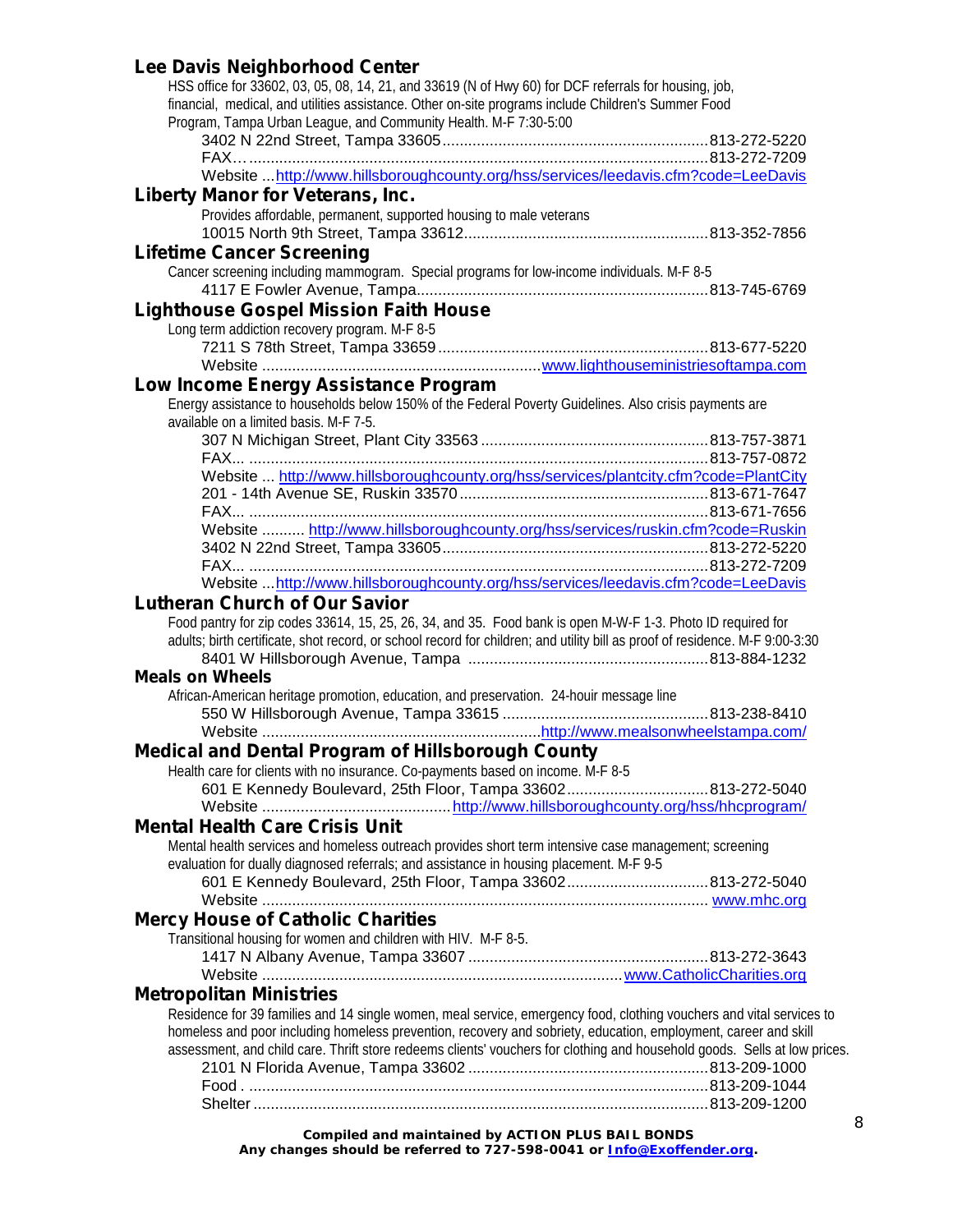| <b>Nativity Catholic Church Food Pantry</b>                                                                  |  |
|--------------------------------------------------------------------------------------------------------------|--|
| Food pantry for needy clients                                                                                |  |
|                                                                                                              |  |
| <b>New Beginnings of Tampa</b>                                                                               |  |
| Faith-based substance abuse program minimum 90-days. M-F 9-5                                                 |  |
|                                                                                                              |  |
|                                                                                                              |  |
| <b>Noah Community Outreach</b>                                                                               |  |
| Residential substance abuse program for men and women. Family housing available after program graduation.    |  |
|                                                                                                              |  |
| <b>Operation Street Grace - First Baptist Church of Odessa</b>                                               |  |
| Provides food for needy. Arranges delivered food to families in distress. Food bank. M-F 9-4; Pantry Sa 9-12 |  |
|                                                                                                              |  |
|                                                                                                              |  |
| <b>Orange Motel</b>                                                                                          |  |
| Motel single rooms for \$185 per week. \$35 daily. Charge for additional person                              |  |
|                                                                                                              |  |
| <b>Palms of Livingston</b>                                                                                   |  |
| Apartments start at \$550. M-F 9-5, Sa 10-5, Su 1-5.                                                         |  |
|                                                                                                              |  |
| <b>Pilgrims Rest Missionary Baptist Church</b>                                                               |  |
| Food bank, homeless services                                                                                 |  |
|                                                                                                              |  |
| <b>Planned Parenthood</b>                                                                                    |  |
|                                                                                                              |  |
| Pregnancy testing (walk-ins welcome) and options counseling, emergency contraception (morning-after pill),   |  |
| HIV testing and counseling, birth control, gynecological exams, Pap smears, vasectomy, hormone replacement   |  |
| and abortion referrals. Clinic hours: M-Tu 9-7, W 9-1, Th 10-6, F 9-2, Sa 9-1                                |  |
|                                                                                                              |  |
|                                                                                                              |  |
|                                                                                                              |  |
| <b>Plant City Health Center, HCHD</b>                                                                        |  |
| Walk-ins should call ahead after 2:30 every day, on the 1st and 3rd Wednesday afternoons, and all day        |  |
| on the 4th Tuesday. Phones answered 24-7                                                                     |  |
|                                                                                                              |  |
|                                                                                                              |  |
| Website http://www.hillscountyhealth.org/locations/plant_city_main.htm                                       |  |
| <b>Plant City Neighborhood Service Center</b>                                                                |  |
| HSS office for 33509, 10, 11, 81, 30, 47, 64, 66, 67, 87, and 94 provides housing, job, financial, medical,  |  |
| and utilities assistance. Other on-site services include United Food Bank, Veteran's Affairs, and            |  |
| GED classes. M-F 7-5                                                                                         |  |
|                                                                                                              |  |
|                                                                                                              |  |
| Website  http://www.hillsboroughcounty.org/hss/services/plantcity.cfm?code=PlantCity                         |  |
| <b>Pregnancy Care Center</b>                                                                                 |  |
| Free pregnancy test, counseling, and need based items such as clothing, formula, and diapers. T, Th, and F   |  |
| 10 am-2 pm; Th evening 6 pm-9 pm                                                                             |  |
|                                                                                                              |  |
| <b>Rent.com</b>                                                                                              |  |
| Register at website for available apartments                                                                 |  |
|                                                                                                              |  |
|                                                                                                              |  |
| <b>Rockport Institute</b>                                                                                    |  |
| Website with techniques and instructions to write a resume that gets results.                                |  |
|                                                                                                              |  |
| <b>Ruskin Neighborhood Service Center</b>                                                                    |  |
|                                                                                                              |  |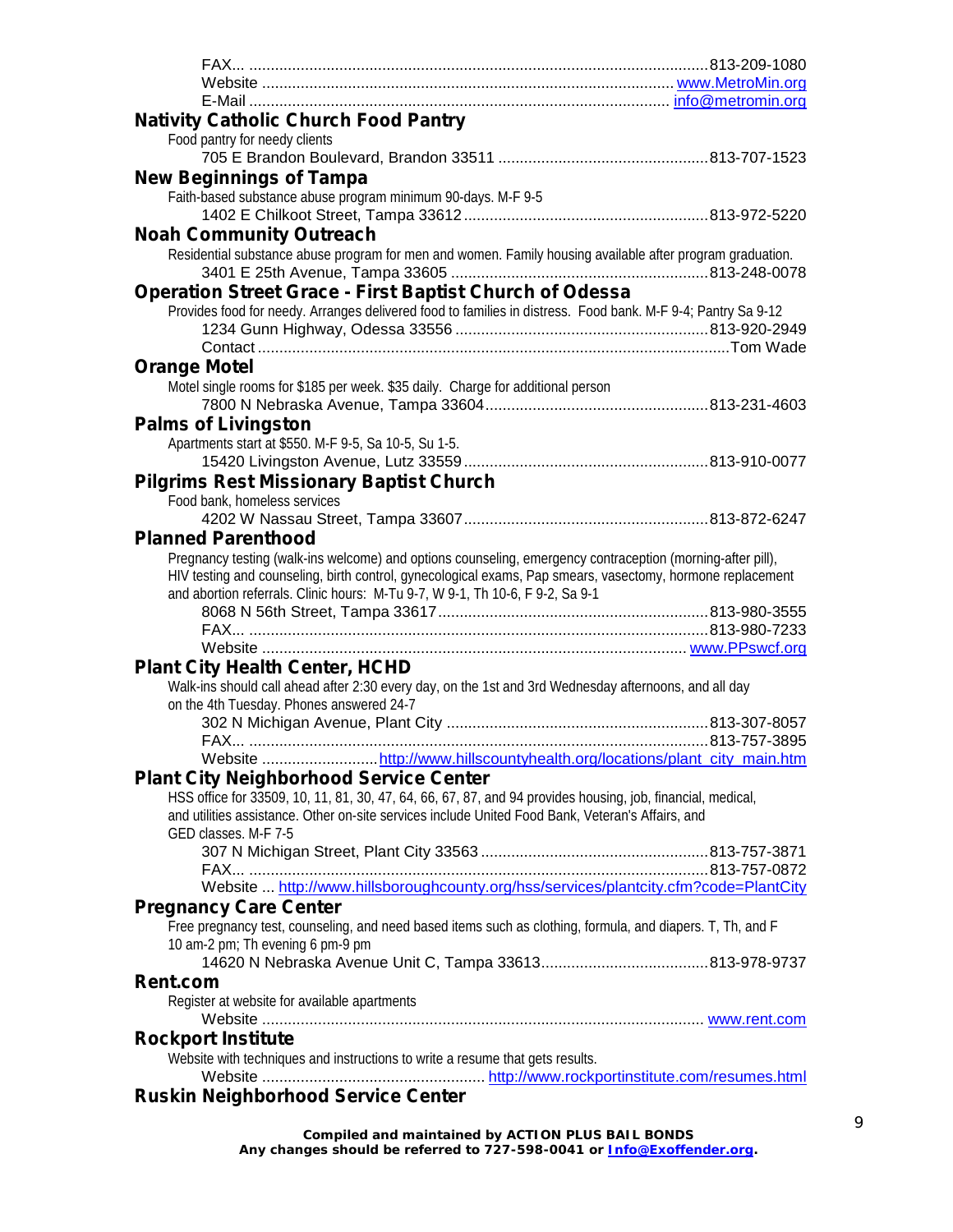| HSS office for 33509, 10, 34, 47, 69, 70, 71, 72, 73, 86, 98, 33619 (S of Causeway Blvd), 33834 (Bowling Green)<br>and 34221 (Ruskin/Palmetto) provides housing, job, financial, medical, and utilities assistance. Veterans' Affairs, |  |
|----------------------------------------------------------------------------------------------------------------------------------------------------------------------------------------------------------------------------------------|--|
| Voc Rehab, and DCF on-site. M-F 7-5 New clients 7-8                                                                                                                                                                                    |  |
|                                                                                                                                                                                                                                        |  |
|                                                                                                                                                                                                                                        |  |
| Website  http://www.hillsboroughcounty.org/hss/services/ruskin.cfm?code=Ruskin                                                                                                                                                         |  |
| <b>Salvation Army Adult Rehabilitation</b>                                                                                                                                                                                             |  |
| 6-month substance abuse program for men. 24-7                                                                                                                                                                                          |  |
| Website                                                                                                                                                                                                                                |  |
| <b>Salvation Army Transitional Housing</b>                                                                                                                                                                                             |  |
| Transitional housing for women and children. M-F 8:30-5:00.                                                                                                                                                                            |  |
|                                                                                                                                                                                                                                        |  |
| Scottish Rite Clinic for Childhood Language Disorders - All Children's Specialty                                                                                                                                                       |  |
| <b>Care of Tampa</b>                                                                                                                                                                                                                   |  |
| All Children's Specialty Care of Tampa. Provides help with speech and language disorders                                                                                                                                               |  |
| including hearing tests, devices, and audio logs. Sliding fee schedule. M-F 8-5                                                                                                                                                        |  |
|                                                                                                                                                                                                                                        |  |
|                                                                                                                                                                                                                                        |  |
|                                                                                                                                                                                                                                        |  |
| Self Reliance, Inc.                                                                                                                                                                                                                    |  |
| Services and referrals for disabled clients. M-Th 9-5, F 9-4.                                                                                                                                                                          |  |
|                                                                                                                                                                                                                                        |  |
|                                                                                                                                                                                                                                        |  |
| Seminole Heights Baptist Church Mission of Tampa                                                                                                                                                                                       |  |
| Food pantry open Monday 10-12 and Thursday 5-7. Phone answered M-F 8-4.                                                                                                                                                                |  |
|                                                                                                                                                                                                                                        |  |
| <b>Senior Home Improvement Program</b><br>60+ emergency home repairs for clients that are 60 or older and full-time residents. M-F 9-5                                                                                                 |  |
|                                                                                                                                                                                                                                        |  |
| <b>Seniors in Service</b>                                                                                                                                                                                                              |  |
| Volunteers aged 60+ assist homebound, elderly citizens to maintain independence. Also Foster Grandparents                                                                                                                              |  |
| work with at-risk children. M-F 8-5                                                                                                                                                                                                    |  |
|                                                                                                                                                                                                                                        |  |
|                                                                                                                                                                                                                                        |  |
| <b>Shaws Motel</b>                                                                                                                                                                                                                     |  |
| Single rooms are \$35 daily and \$175 weekly. 24-7                                                                                                                                                                                     |  |
| <b>SHINE</b>                                                                                                                                                                                                                           |  |
| Answers consumer questions on Medicare. 7 am-11 pm                                                                                                                                                                                     |  |
|                                                                                                                                                                                                                                        |  |
| <b>Simply Spring Thrift Store</b>                                                                                                                                                                                                      |  |
| Inexpensive family clothing, furniture, household goods, electronics, and accessories. Sponsored by                                                                                                                                    |  |
| The Spring of Tampa Bay Women's Shelter. Tu-Sa 9:30-5:00                                                                                                                                                                               |  |
|                                                                                                                                                                                                                                        |  |
| <b>Social Security Administration</b>                                                                                                                                                                                                  |  |
| National number provides location of the nearest SS office, general information on retirement, survivors,                                                                                                                              |  |
| disability, or Supplemental Security Income (SSI) benefits. 7 am-7 pm Monday-Friday.                                                                                                                                                   |  |
|                                                                                                                                                                                                                                        |  |
| <b>The Spring</b>                                                                                                                                                                                                                      |  |
| Women's domestic abuse shelter. 24-7                                                                                                                                                                                                   |  |
|                                                                                                                                                                                                                                        |  |
| <b>St. Andrews Episcopal Church</b>                                                                                                                                                                                                    |  |
| Homeless services.                                                                                                                                                                                                                     |  |
|                                                                                                                                                                                                                                        |  |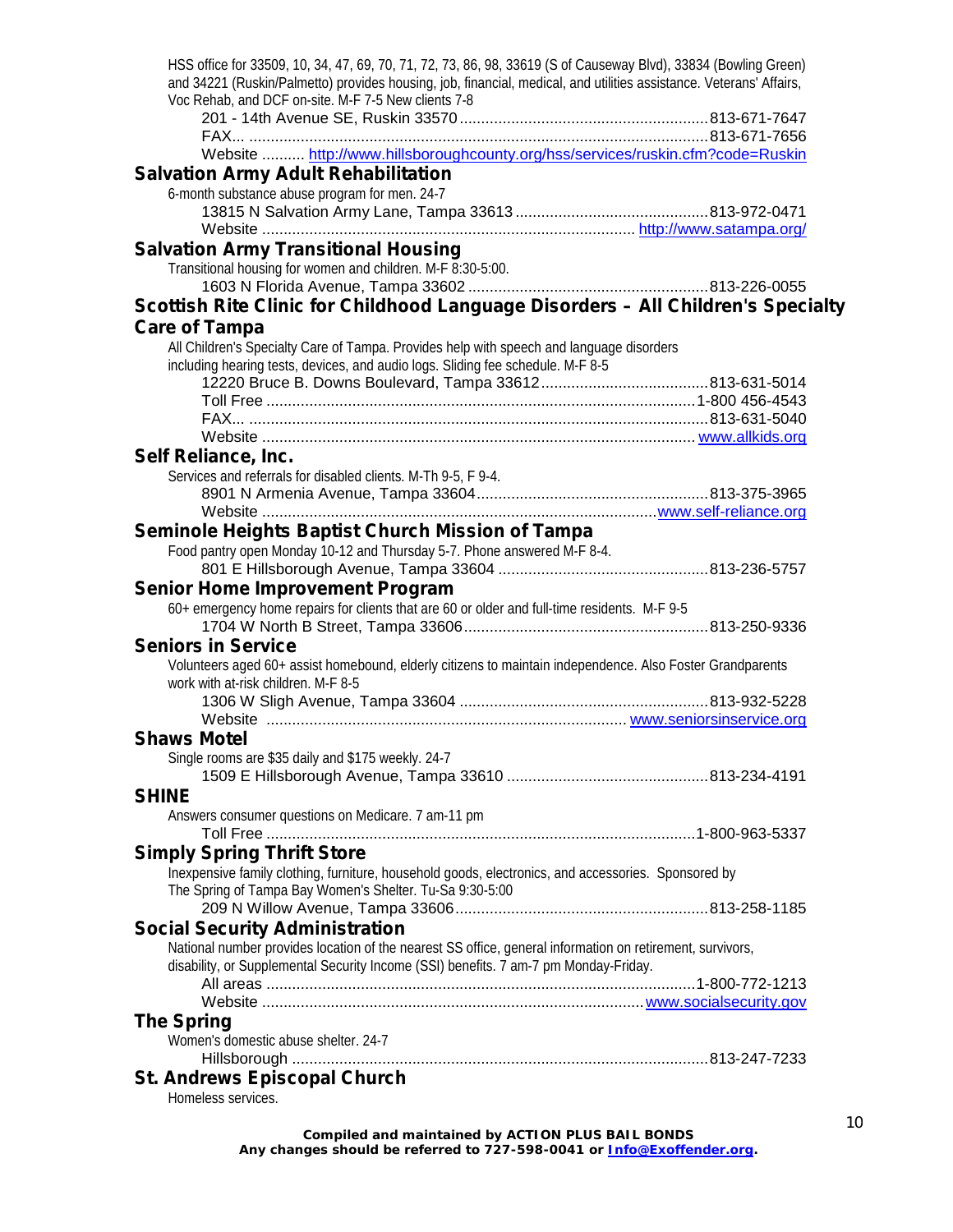| <b>St. Vincent de Paul Society</b><br>Thrift store has inexpensive clothing articles. Free clothing for those with referrals from church.   |  |
|---------------------------------------------------------------------------------------------------------------------------------------------|--|
| Food bank in Tampa location available with church referral. M-F 9-6, Sat 9-5                                                                |  |
|                                                                                                                                             |  |
|                                                                                                                                             |  |
| <b>Sulphur Springs Health Center, HCHD</b>                                                                                                  |  |
| Health services include child health, child immunizations, family planning, maternity, and WIC. Walk-ins                                    |  |
| should call ahead after 2:30 every day, on the 1st and 3rd Wednesday afternoons, and all day on the                                         |  |
| 4th Tuesday. Phones answered 24-7.                                                                                                          |  |
|                                                                                                                                             |  |
|                                                                                                                                             |  |
| Website http://www.hillscountyhealth.org/locations/ssprings_main.htm                                                                        |  |
| <b>Sunshine Line - HARTLINE</b>                                                                                                             |  |
| Free monthly bus passes for transportation-disadvantaged, low income, disabled clients. Must have                                           |  |
| SS card, date and time of appointment, and call 5 days in advance. M-F 8-5<br>4023 N Armenia Avenue, Ste 300, Tampa 33607  813-272-7272-1-3 |  |
|                                                                                                                                             |  |
| <b>Sunshine Line - MMG</b>                                                                                                                  |  |
| Door-to-door van service for Medicaid clients. 48-hour notice required. M-F 8-5                                                             |  |
|                                                                                                                                             |  |
| <b>Sunshine Line - HARTLINE</b>                                                                                                             |  |
| Free monthly bus passes for transportation-disadvantaged, low income, disabled clients. Must have SS card,                                  |  |
| date and time of appointment, and call 5 days in advance. M-F 8-5                                                                           |  |
| 4023 N Armenia Avenue, Ste 300, Tampa 33607  813-272-7272-1-3                                                                               |  |
|                                                                                                                                             |  |
| <b>Tampa Bay Online</b>                                                                                                                     |  |
| Website with general Tampa information and classified ads, including jobs and rentals.                                                      |  |
|                                                                                                                                             |  |
|                                                                                                                                             |  |
| <b>Tampa Care Clinic</b>                                                                                                                    |  |
| HIV primary care funded by Ryan White Foundation. M-W 8-4:30, Th 8-7, F 8-1.                                                                |  |
| 4200 N Armenia Avenue, Ste 3, Tampa 33607 813-870-4460                                                                                      |  |
| <b>Tampa Crossroads</b>                                                                                                                     |  |
| Residential and non-residential services to non-violent ex-offenders: 78 residential care units; substance abuse                            |  |
| and mental health treatment; counseling; employability skills training; case management; and education                                      |  |
| and transitional housing assistance. 24-7                                                                                                   |  |
|                                                                                                                                             |  |
|                                                                                                                                             |  |
|                                                                                                                                             |  |
| <b>TB Clinic, HCHD</b>                                                                                                                      |  |
| Specialized TB therapy. M-F 8-5. Phones answered 24-7                                                                                       |  |
|                                                                                                                                             |  |
|                                                                                                                                             |  |
| <b>TBAN Gulfcoast</b>                                                                                                                       |  |
| Case management for HIV-infected clients; food services including a large food pantry; emergency financial                                  |  |
| assistance for rent and utilities; transportation; mental health therapy; and HIV prevention and testing. M-F 9-5.                          |  |
|                                                                                                                                             |  |
|                                                                                                                                             |  |
|                                                                                                                                             |  |
| Telecommunications Relay, Inc., Florida                                                                                                     |  |
| TDD phone systems and relay service for hearing impaired clients, M-F 8:30-5:00; TDD and Customer                                           |  |
| Service 24-7                                                                                                                                |  |
| 1820 E Park Avenue, Ste 101, Tallahassee 32301 1-800-222-3448                                                                               |  |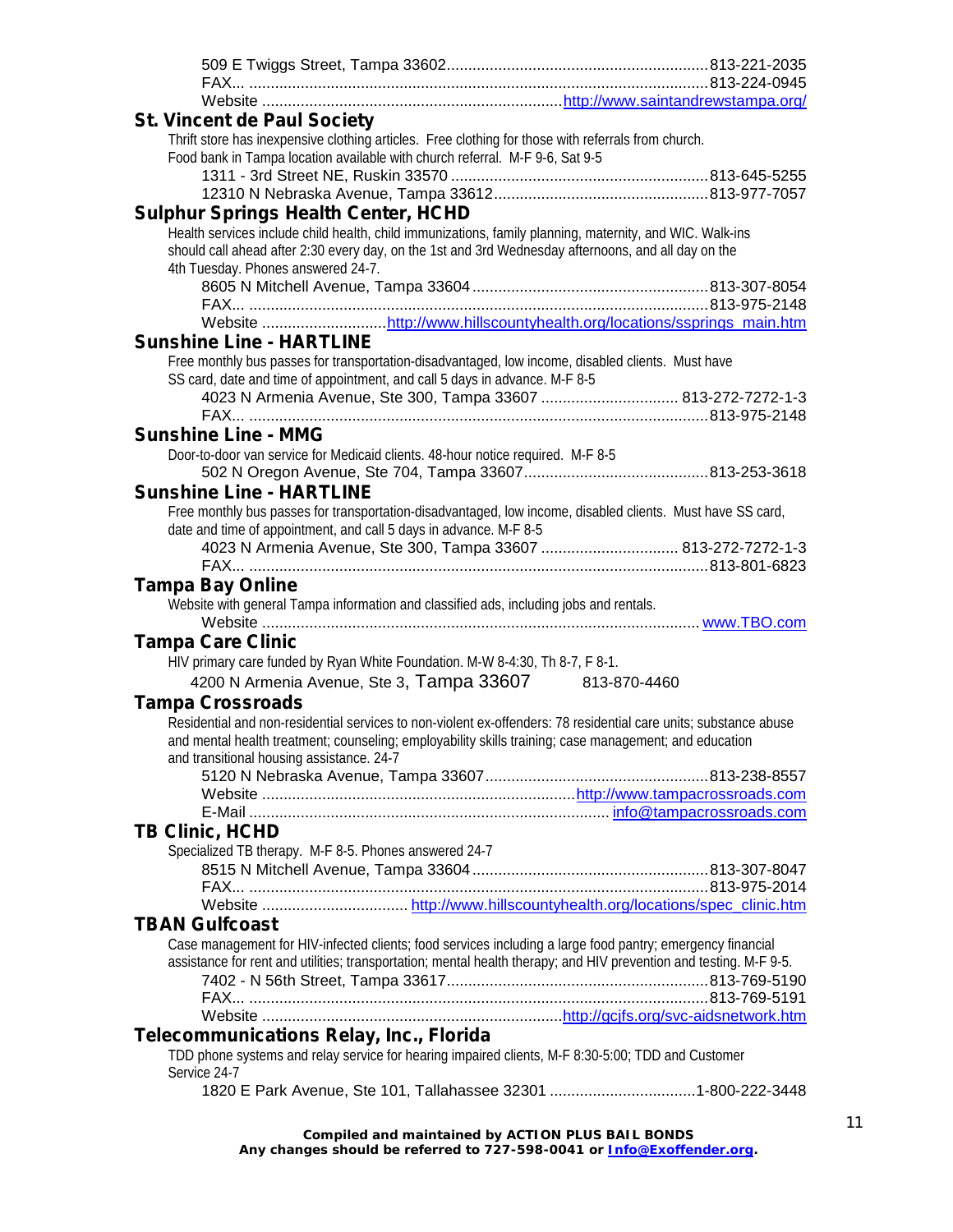| <b>Trinity Café</b>                                                                                                 |  |
|---------------------------------------------------------------------------------------------------------------------|--|
| Serves midday meals to homeless clients 11:30-12:30. Must get meal ticket at 9 am.                                  |  |
|                                                                                                                     |  |
| <b>United Food Bank</b>                                                                                             |  |
|                                                                                                                     |  |
| Referrals to food bank available at Plant City Neighborhood Service Center for needy clients. M-F 7-5               |  |
|                                                                                                                     |  |
| University Area Community Health Center, HCHD                                                                       |  |
| Health services include child health, child immunizations (8-4), family planning, maternity, and WIC. Walk-ins      |  |
| should call ahead after 2:30 every day, on the 1st and 3rd Wednesday afternoons, and all day on the 4th             |  |
| Tuesday. M-F 8-5. Phones answered 24-7                                                                              |  |
|                                                                                                                     |  |
|                                                                                                                     |  |
| Website http://www.hillscountyhealth.org/locations/n22street_main.htm                                               |  |
| <b>University Oakwoods</b>                                                                                          |  |
| Studio apartments for \$365 monthly; with loft \$440. M-F 9-5 Sa 11-4                                               |  |
|                                                                                                                     |  |
| Urban League                                                                                                        |  |
| Located in West Tampa Neighborhood Service Center. Located in West Tampa Neighborhood Service Center.               |  |
| Job placement, health mobile, family services, assistance with utility bills, and other services. Low Income        |  |
| Home Energy Assistance Program (LIHEAP). M-F 8-5                                                                    |  |
|                                                                                                                     |  |
|                                                                                                                     |  |
| <b>USF Speech Communications Disorder Center</b>                                                                    |  |
| Speech and language services for children. Referrals through community therapists. Sliding fee scale.               |  |
| M-F 8-5; appointments 8-6                                                                                           |  |
|                                                                                                                     |  |
| <b>Verizon Lifeline Services</b>                                                                                    |  |
|                                                                                                                     |  |
| Reduced-rate telephone service and installation refund for clients receiving food stamps, Section 8,                |  |
| LIHEAP, Medicaid, SSI, or Temporary Aid for Needy Families. M-F 8-6                                                 |  |
|                                                                                                                     |  |
|                                                                                                                     |  |
| <b>Veterans' Affairs</b>                                                                                            |  |
|                                                                                                                     |  |
| Advocacy services assists vets, dependents, and survivors with federal state and local benefits. M-F 8:00-4:30      |  |
|                                                                                                                     |  |
| FAX                                                                                                                 |  |
| Website http://www.hillsboroughcounty.org/hss/socialservices/veterans.cfm                                           |  |
| Located inside Plant City Neighborhood Service Center. M-F 7-5                                                      |  |
|                                                                                                                     |  |
| Located inside Ruskin Neighborhood Service Center. By appointment 2nd Tuesday of the month. M-F 7-5                 |  |
|                                                                                                                     |  |
| Located in West Tampa Neighborhood Service Center. M-F 8-5                                                          |  |
|                                                                                                                     |  |
| <b>Veteran's Center</b>                                                                                             |  |
| Psychological counseling for combat veterans. M-F 8:30-5:30                                                         |  |
|                                                                                                                     |  |
| <b>Vocational Rehabilitation</b>                                                                                    |  |
| Located in University Neighborhood Center. Assists clients with disabilities with job training and education        |  |
| for re-employment. M-F 8-5                                                                                          |  |
|                                                                                                                     |  |
| <b>West Tampa Neighborhood Service Center</b>                                                                       |  |
| HSS office for 33601, 047, 09, 11, 14, 16, and 29 provides assistance in housing, employment, financial and medical |  |
|                                                                                                                     |  |
| services. On-site services include Aging Services, Urban League, Veterans' Affairs, and WIC                         |  |
|                                                                                                                     |  |